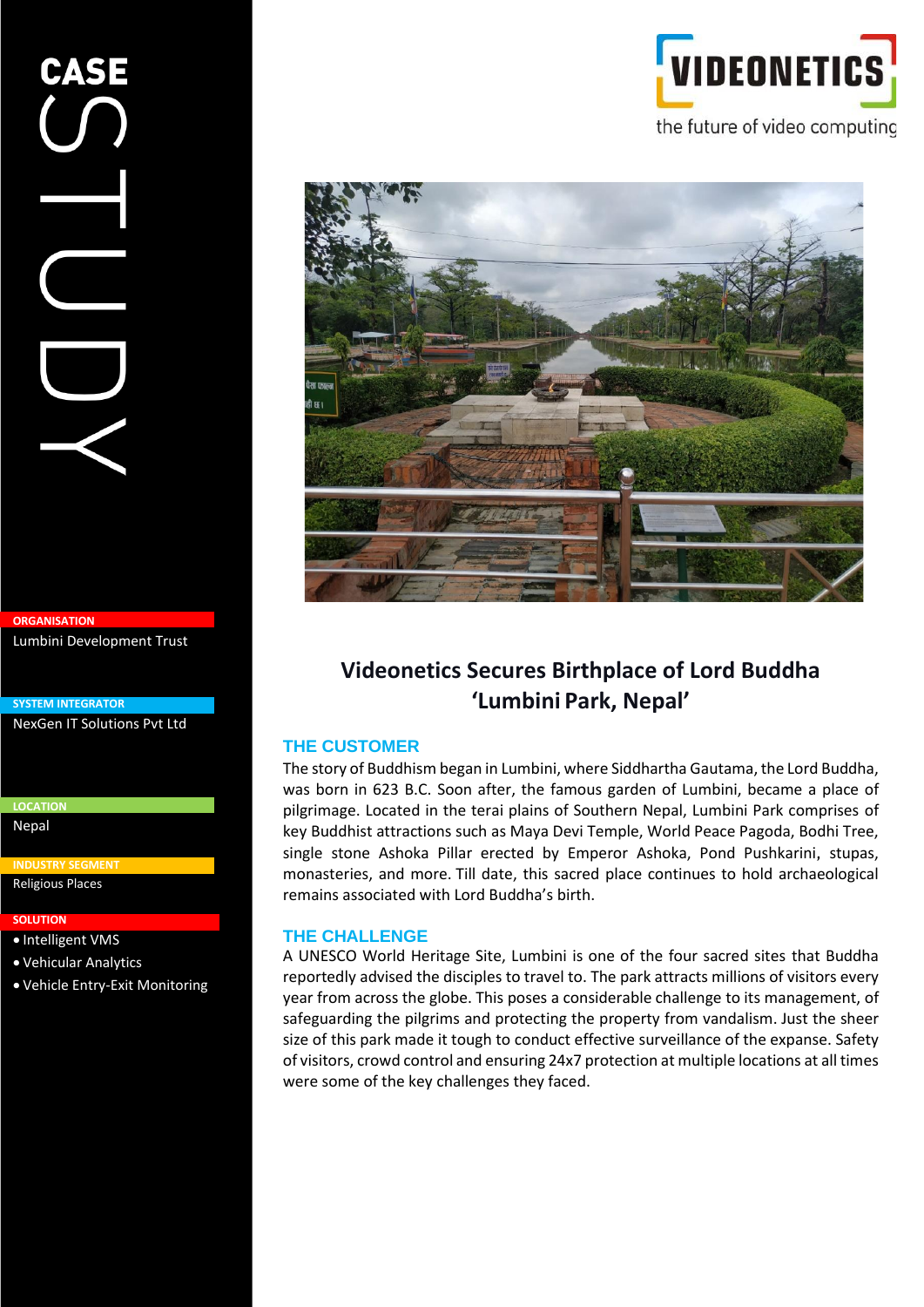In the past, officials of Lumbini Park deployed 24x7 analogue video surveillance only at Maya Devi Temple. Additionally, they relied on manual security for the entire property. Using the traditional system was cumbersome for operators as they had to invest lot of time searching through videos to validate facts or pull contents. To some extent, security was also compromised by blind spots such as corners, aisles of garden, cultural and monastic zones, buffer zone, entry-exit points and much more. In light of all the said vulnerabilities, they decided to overhaul their electronic surveillance apparatus and adopt a **'smart & future-ready unified surveillance solution'** at the park.



# **THE SOLUTION**

Following a detailed analysis and survey, Videonetics worked with stakeholders of Lumbini Park and NexGen IT Solutions Pvt Ltd to design a comprehensive & unified solution encompassing Intelligent VMS (IVMS), Vehicular Analytics and Vehicle Entry-Exit Monitoring (VEEM) application.

## **Comprehensive and Smart 24x7 surveillance Solution:**

At its core, is state-of-the-art & feature-rich *Videonetics Intelligent VMS* that is extremely intuitive, investigation-friendly and also has a unique multi-layered failover support, that prevents data loss in the event of network instability.

Today, IVMS is managing 160+ network cameras at all vulnerable locations of this property.

The system enables real-time surveillance to keep pilgrims safe, break crowd formation, keep vandalism in check, secure property and ensure swift response to any unwanted situation by ground staff, thereby bolstering efficiencies, enhancing situational awareness and allowing effective incident management, even at times of peak footfall during festivals/events. In addition, legacy analogue cameras are also integrated into the unified solution, eventually providing centralized control of the cameras to security operators.

# **Empowering premise security with real-time vehicle data insights:**

Stakeholders of Lumbini Park wanted to keep a vigil on vehicles entering, parking, and leaving the premise. Hence, *Vehicular Analytics* were deployed at all (entry and exit) gates that automatically identify and detect vehicle, irrespective of its type and in all weather conditions. These vehicles can be searched based on timestamp, colour or vehicle category. The data helps security team to make informed decisions in managing vehicle flow and speed up responses to road incidents/offences, whenever required.